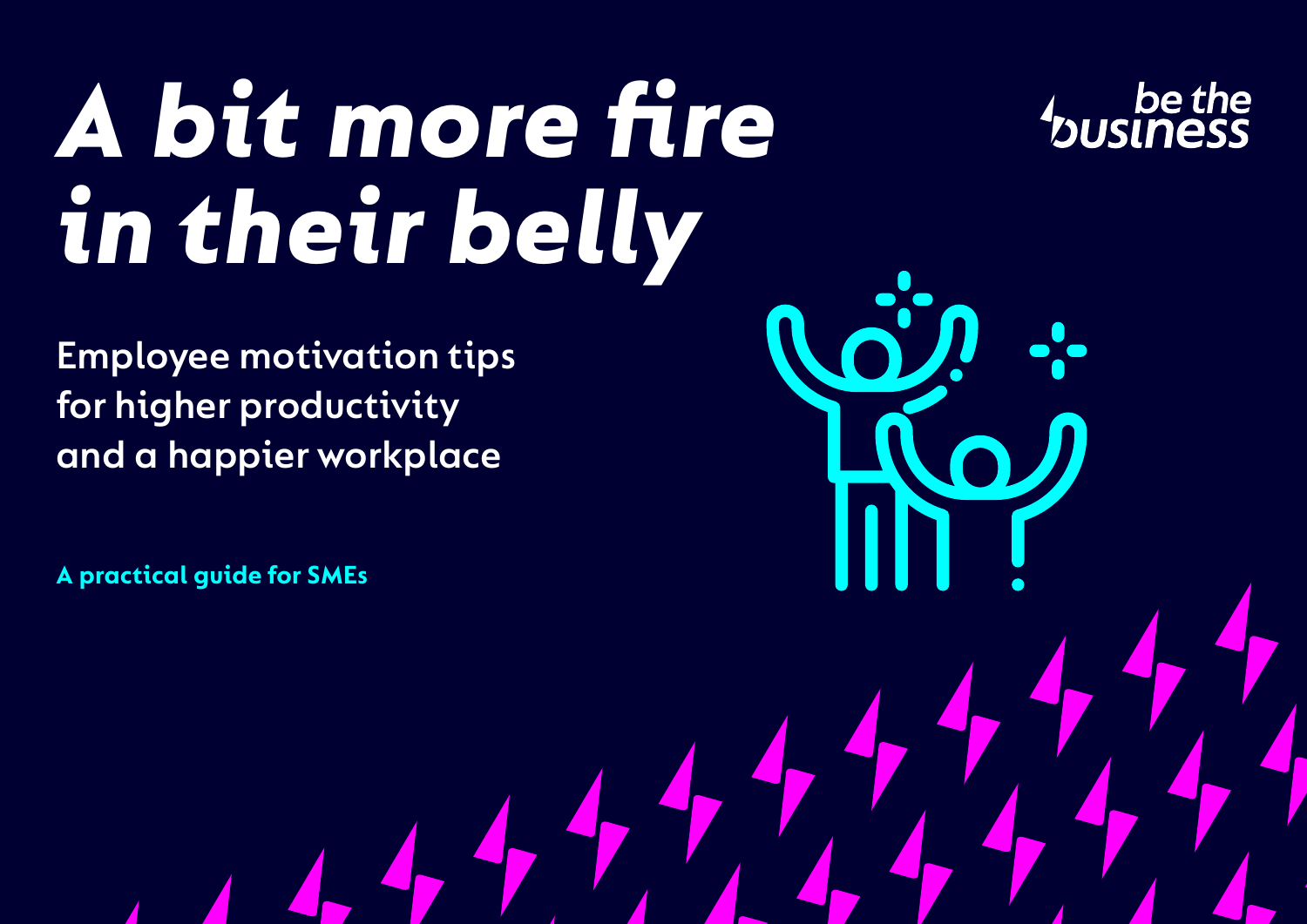# *What's in this guide?*



### **Part 1**

**[Why is employee motivation so crucial for SMEs?](#page-2-0)**

**Part 2 [Meet the team in this guide](#page-3-0)** 

### **Part 3 [What gets your staff out of bed in the morning?](#page-4-0)**

**Part 4 [How six SMEs tackle a motivation problem](#page-8-0)** 

**Part 5 [What can we learn from big business?](#page-15-0)** 

**Part 6 [So what next?](#page-18-0)** 

### **Who is this guide** *for***?**

If you're a big business with a big budget and a big HR department, this guide is not for you.

This guide is for business owners who care about their employees but don't have deep pockets or layers of management to throw at things. We created it for anyone interested in simple, practical and cost-effective ways to get the best out of their workforce – whether you've got a dozen people on the payroll, or a few hundred.

### **Who is this guide** *from***?**

Be the Business is a small, not-for-profit organisation dedicated to boosting productivity among UK businesses.

We're doing it by helping leaders in small and medium-sized firms do what you do best: improve, innovate and inspire.

We aren't selling you anything.

Our content doesn't carry ads or sponsors and most of our programmes are completely free.

There's no catch.

Enjoy the guide.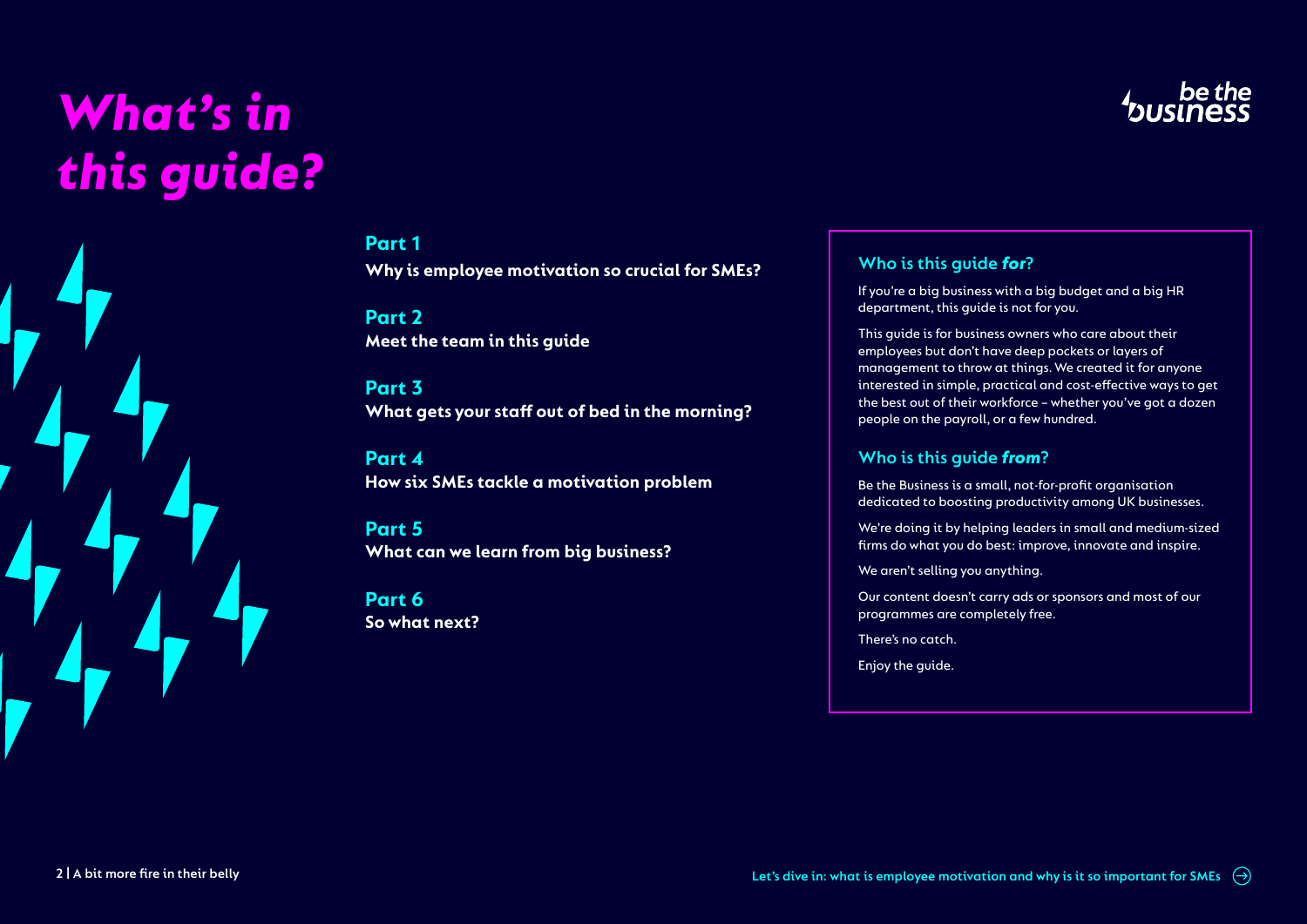# <span id="page-2-0"></span>*Employee motivation: the gas in your tank*



Motivation is a business skill, not just a people skill.

### **Imagine your business as a car. Your strategy is your steering wheel: setting your direction, pursuing your vision.**

Your skills, knowledge and training are your engine: converting energy into motion. The fuel? That's motivation. Motivation is the gas in your tank. Literally the energy we release when our core motivators are triggered. Often it's emotional, invisible or sub-conscious, but nevertheless it's one of the most valuable assets you have.

### **Why is employee motivation more important for smaller businesses?**

Because you can't afford to carry passengers. One poorly motivated person in your business has a disproportionate effect on the morale, performance and productivity of the whole business. It's important that leaders in firms with fewer staff know what motivates them and how to provide it. For you, motivation is a business skill, not just a people skill.



### **Why is employee motivation harder for smaller businesses?**

SME leaders have a results-driven mentality and a customer-first focus. It means you get stuff done. You're also busy, stressed, over-stretched and probably quite tired. You take the most direct possible route to an end result, often bypassing processes that bigger business might indulge themselves in. But getting the best out of your staff, and linking it to productivity, needs a little time and a little preparation.

### **What makes employee motivation a bit easier for smaller businesses?**

Social scientists say humans can only maintain relationships with around 150 people at a time. Beyond that we start to lose track. That means most small business leaders stand a chance of "knowing" their staff personally, giving you a unique lever for developing rapport and trust. The smaller the business, the greater the family feel and the more responsive or supportive you can be when motivation problems arise.

### **How does this guide help?**

By talking to small and mid-sized businesses who've tackled employee motivation problems, we've found a range of ideas you can try – and some you might want to avoid. We've also asked two professionals to help us look at why different methods work or fail – and how they translate across sectors, sizes and geographies. Things you can make work for your teams without a huge investment of time or money.

*That's not to say we've made a difficult thing easy. We're just helping you start.*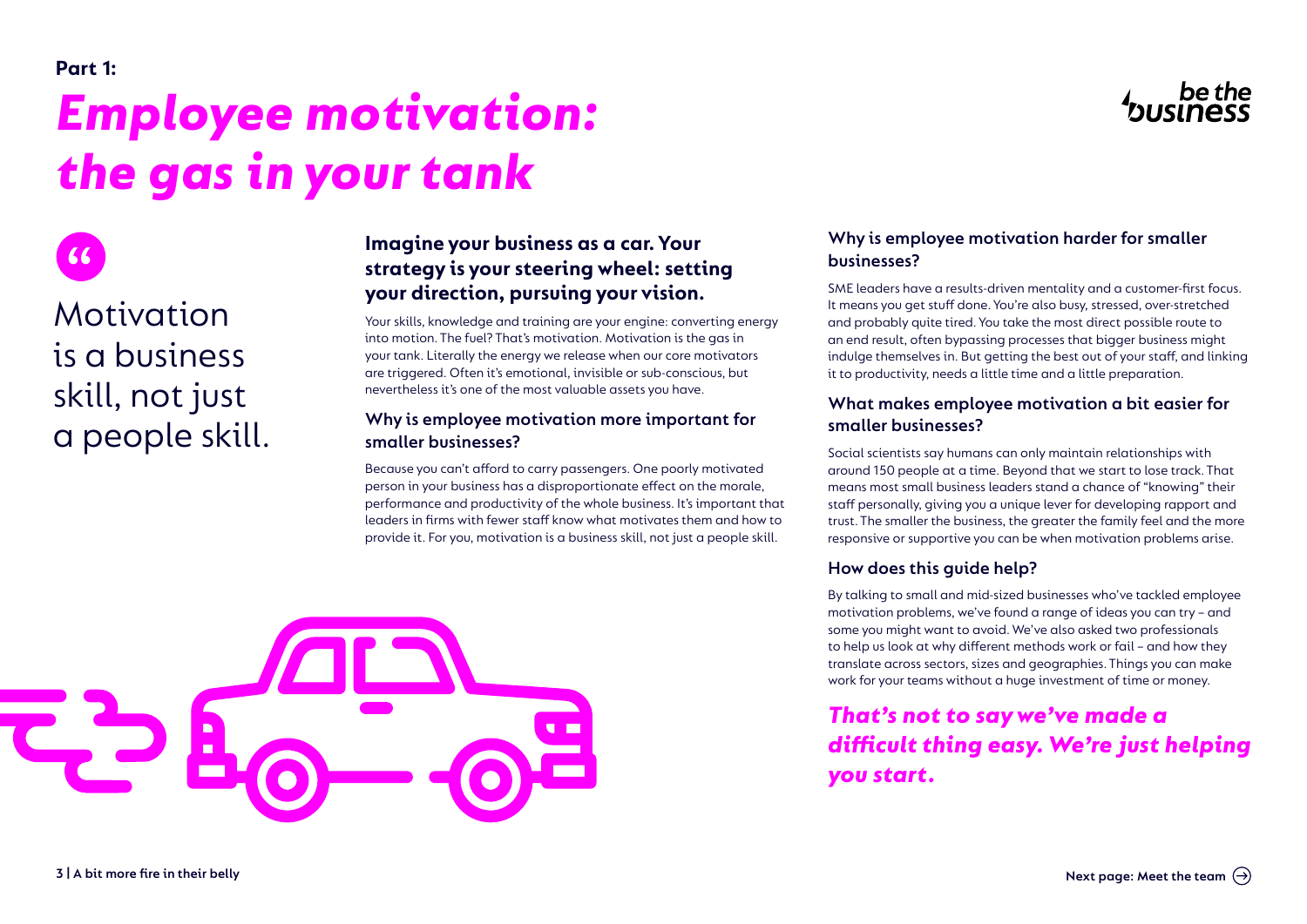# <span id="page-3-0"></span>*Meet the team* **Part 2:**



### **In this guide, we're exploring the subject of employee motivation through six mini case studies.**

We'll go through them alongside two professionals who will pull out key themes, tips and principles as well as practical steps you can use to translate these learnings and tackle motivation challenges in your own business. We'll also look at what we can learn from big business when it comes to employee motivation.



### The tutor: *Evan Davidge*

Evan is an independent reward consultant. He was previously head of reward for a global engineering firm where he developed an award-winning wellbeing programme. He has since adapted that model for several small and mid-sized businesses where he delivers positive health outcomes and real-world savings. Evan is a Chartered Member of the CIPD where he is a specialist reward adviser and tutor.



### The researcher: *James Sale*

James has helped hundreds of small and medium-sized business leaders boost performance and increase profits. He's had four books published on the subject, looking at how employee motivation correlates with productivity and performance. He developed the nine motivators model we've included in this guide (on the next page); it's used to understand and respond to employees' inner drivers.



### The practitioner: *Jane Davies*

Jane is head of business partnering & recruitment at Anglian Water, who just knocked Google off the top spot in Glassdoor's 50 Best Places to Work. Her experience retaining and rewarding a 5,000-strong diverse workforce helps us understand the universal aspects of motivation, regardless of business size or sector. We look to Anglian Water for points of inspiration and ideas that work at scale.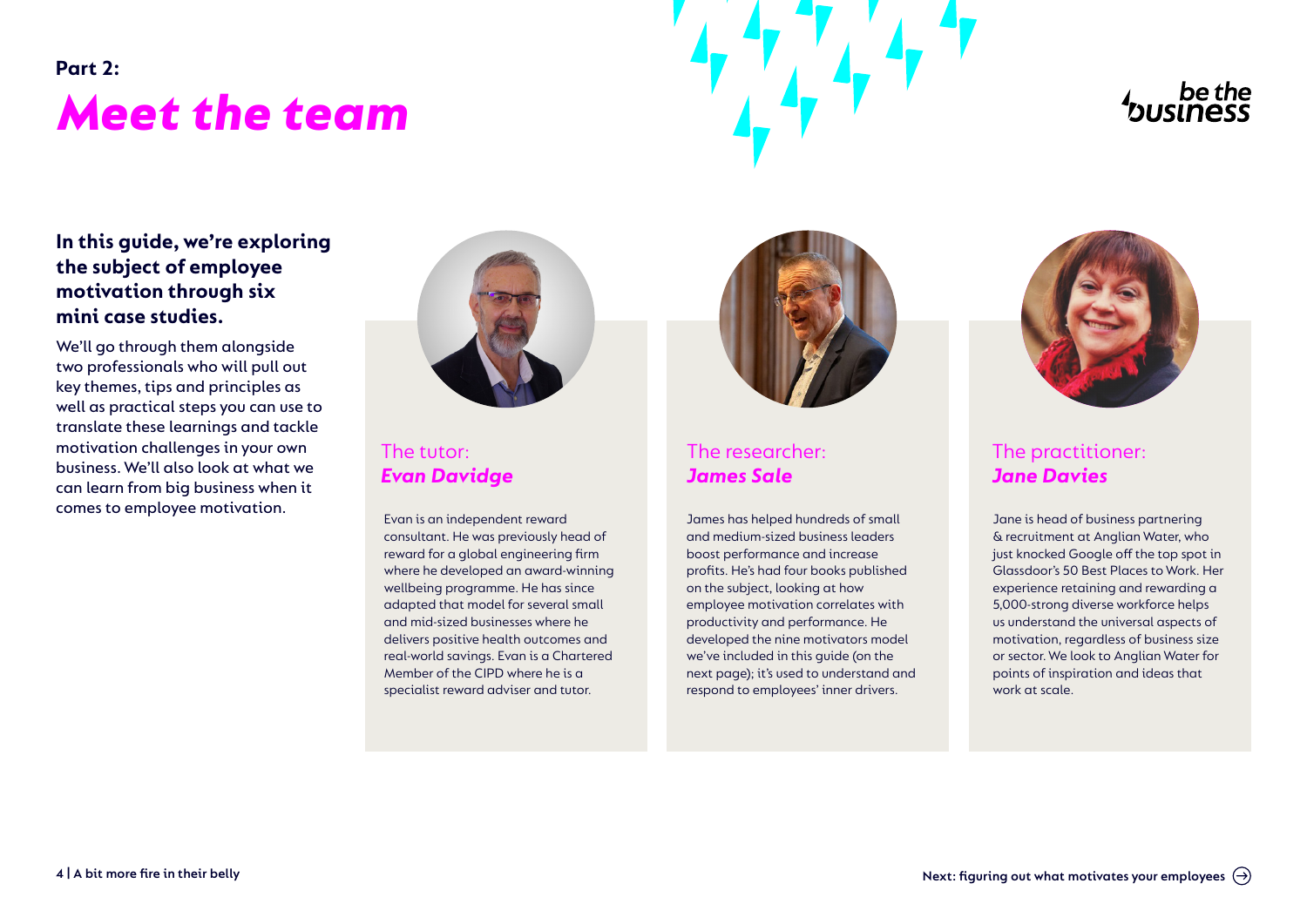# <span id="page-4-0"></span>*What gets your staff out of bed?*



### **You might already have a pretty good idea of people's motivators – but if not, this might spark some ideas for you.**

We've taken the framework on the right as a simple and interesting way to get started. Even if you don't use this exact one, it's a useful way to see that there's no single motivator at play in a diverse workforce. You'll find several.

The other thing to note is that people are rarely motivated by just one thing – there's always a mix of drivers at play. The trick is to identify the main ones and then to test a range of rewards, benefits and programmes that resonate.

This is taken from James Sale's work on employee motivation.

### *[Relationship](#page-5-0)  Motivators*



*[The Defender](#page-5-0)* Seeks security, predictability, stability



*The Friend* Seeks belonging. [friendship, fulfilling](#page-5-0)  relationships



*[Achievement](#page-6-0) Motivators*

*The Star* Seeks recognition, [respect, social esteem](#page-5-0)



*The Director* [Seeks power, influence,](#page-6-0)  control of people or resources

Seeks knowledge, [mastery, specialisation](#page-6-0)

### *Growth [Motivators](#page-7-0)*



*The Creator* Seeks innovation, identification with new, [expressing creative potentioal](#page-7-0)



*The Spirit* Seeks freedom, independence, [making own decisions](#page-7-0)



*The Searcher* [Seeks meaning, making](#page-7-0)  a difference, providing worthwhile things

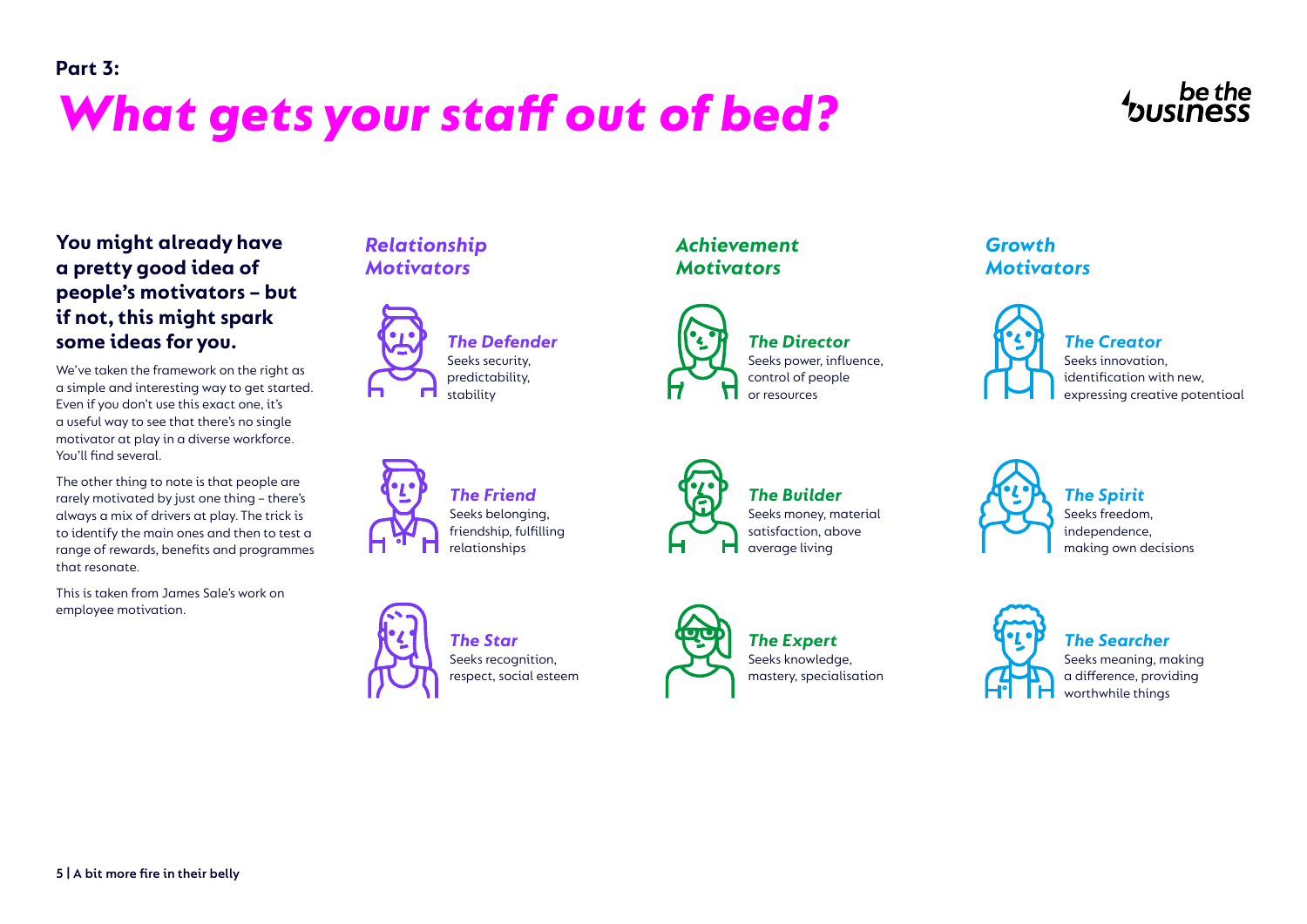## <span id="page-5-0"></span>*Relationship Motivators*



### *The Defender*

People who feel motivated by **The Defender**, need security and reassurance to function at their best. They need to believe that what they are doing is contributing to a solid and predictable future. Safety and risk-aversion are prime considerations, and being given accurate information frequently is highly motivating. Here are some simple ways to nurture them:

- **•** Allow an hour a week for people to tidy their space. This creates a sense of order and security.
- **•** Use reviews to plan a future together. Where will you both be in one, five and ten years' time?
- **•** Reward loyalty, dedication and faithful service.

### *The Friend*

Employees in **The Friend** zone need you to create a sense of belonging. They want social relationships at work and to be part of a community. Work is not competitive but collaborative. Loyalty and continuity are key values. They may not like a task but will stick it out if they like the people. A good social life is motivating for them:

- **•** Organise social events. Make sure the activities feel natural not forced.
- **•** Support colleagues having a hard time be sensitive to confidentiality issues and personal information.
- **•** Encourage listening skills. Listening shows care and respect – and builds trust.



### *The Star*

If you have anyone driven by **The Star** motivator they're looking for recognition, respect and social esteem. They'll respond well to visible perks that link to their position, clear hierarchical structures, job titles and the opportunity to shine. Motivate them with awards and status.

- **•** Provide clear career progression and regularly reviewing their targets and goals.
- **•** Give positive feedback when they achieve ambitious targets.
- **•** Reward them in a visible way involve them in high-profile projects.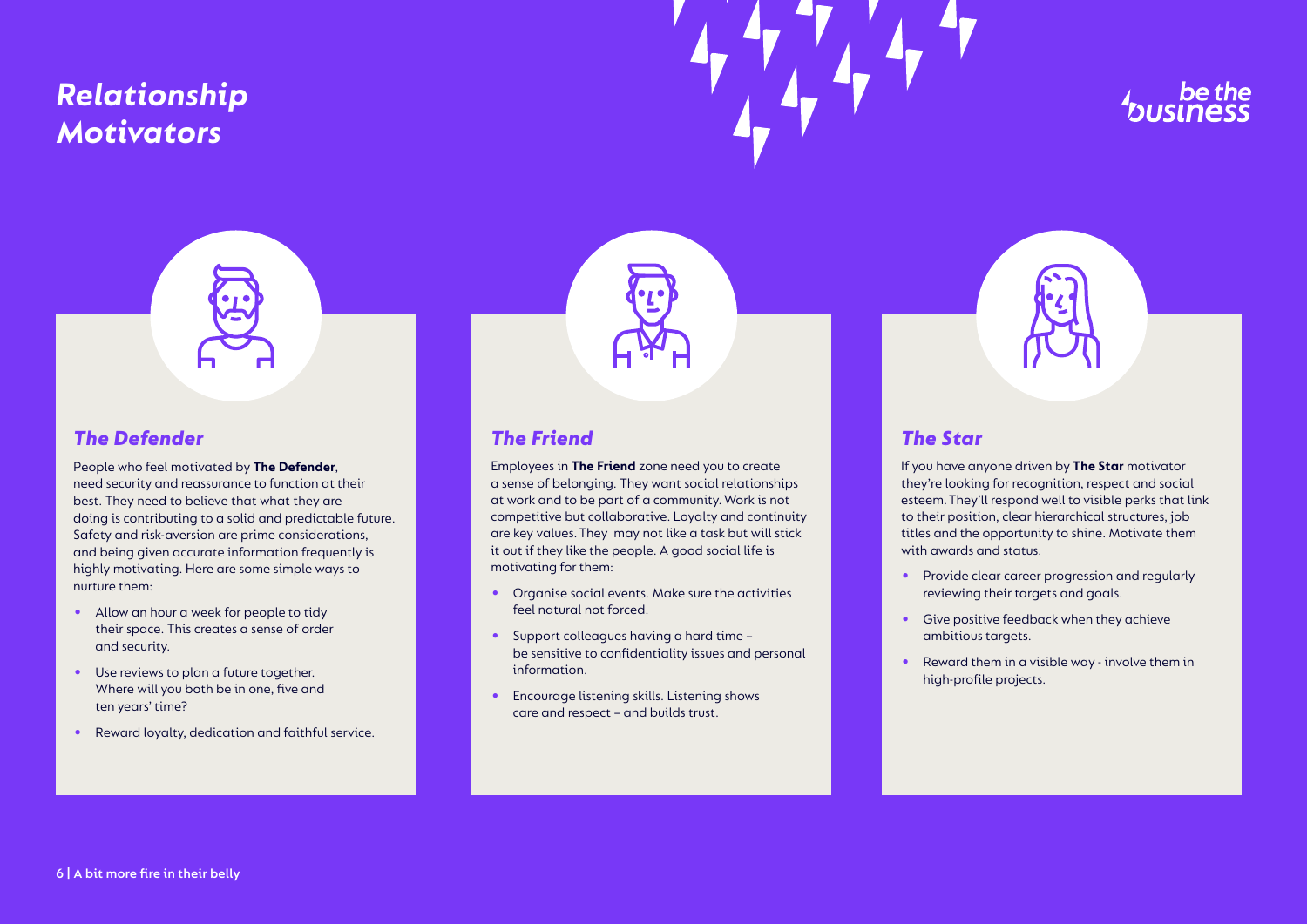## <span id="page-6-0"></span>*Achievement Motivators*





### *The Director*

With a strong preference for power, influence and control, people with **The Director** as a key driver love management or leadership roles. This gives them a clear and visible responsibility for people and resources, and promotion.

- **•** Give them a job title that reflects power they will find this motivating.
- **•** Find ways for them to deputise so they can stretch themselves.
- **•** Training, mentoring or coaching can give them a boost too.

### *The Builder*

The financially-driven motivator is **The Builder**. This drives people to seek money, material perks and an above-average standard of living. They like performance and reward to be strongly linked, are drawn to professions with above average pay and clear routes to promotion.

- **•** Create a visible career path with regular progress reviews and increasing levels of responsibility.
- **•** Set clear goals and link them to rewards, especially financial ones.
- **•** Engage their competitive spirit with games or competitions.



### *The Expert*

Staff members motivated largely by **The Expert** value knowledge, mastery and specialisation. They enjoy roles requiring specialist skill. Their motivational hot button is likely to be training and development, especially when it's linked to promotion.

- **•** Invest in CPD or flexible e–learning packages they can do 24/7.
- **•** Arrange mentoring from a more knowledgeable or skilled colleague.
- **•** Allocate training days and encourage qualifications linked to appraisals.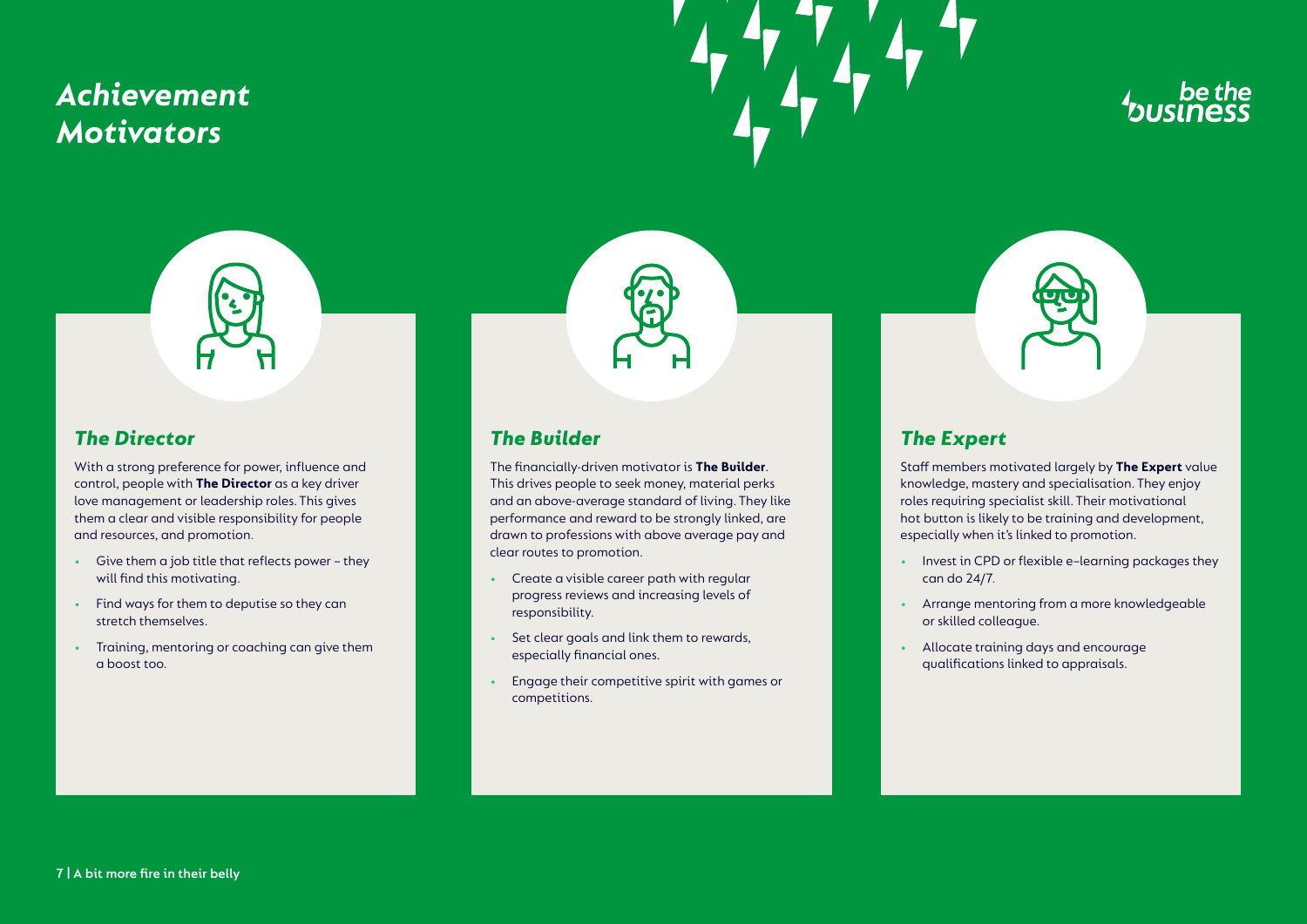## <span id="page-7-0"></span>*Growth Motivators*





### *The Creator*

People motivated by **The Creator** seek innovation, creativity and change. They like problem solving in leading-edge, innovative firms or challenging environments. Involve them in coming up with ideas, giving them problems to solve and projects that need originality.

- **•** Avoid putting them in routine roles for too long.
- **•** Recognise their creativity by rewarding them for innovation.
- **•** Shake up the office every now and then; dedicate a space for brainstorming.

### *The Spirit*

People who are strongly motivated by **The Spirit** seek freedom and autonomy. They like roles where they control their own time, make their own decisions and use their discretion. You can motivate them by delegating responsibility and allowing them to work independently.

- **•** Avoid micro-management but create clear boundaries that give them the freedom they need.
- **•** Allocate an afternoon a week to allow people to work on their own projects which may benefit the organisation.
- **•** Institute "dress down" days for people to wear casual clothes.



### *The Searcher*

Employees who have **The Searcher** as their main driver seek meaning. They want to make a difference and prefer purposeful organisations. They are motivated by caring-orientated roles and projects, often with customer-facing time. Their top motivations are praise and regular feedback.

- **•** Link their goals to the wider team or organisational goals.
- **•** Give feedback on how they are making a difference.
- **•** Give them significant work and variety and help them see the bigger picture.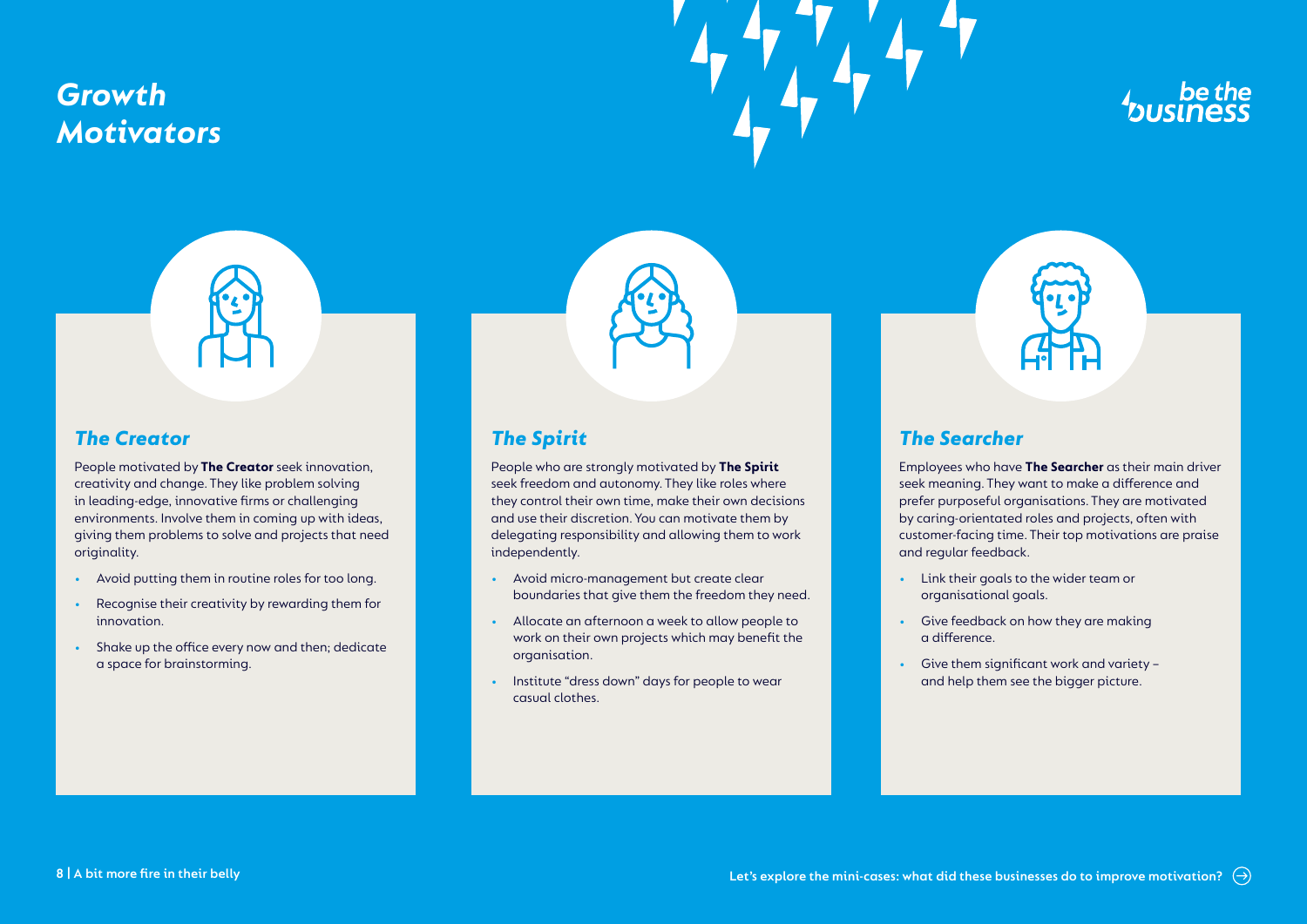# <span id="page-8-0"></span>*Six employee motivation success stories* **Part 4:**

### **We take our hats off to you**

We know how tough it can be running a business. No one on the outside can know what it's really like. The last thing you need it criticism. Our contributors offer their advice and comments on these case studies in the knowledge that they show only a small part of a bigger picture. We have every respect and admiration for the businesses involved and thank them for sharing their story with us as a talking point.



*Technology*



*Business services*

| --                | --                |
|-------------------|-------------------|
|                   |                   |
| <b>STATISTICS</b> | <b>STATISTICS</b> |
|                   |                   |

*Online retail*





*Hospitality*



*Manufacturing*



*Transport*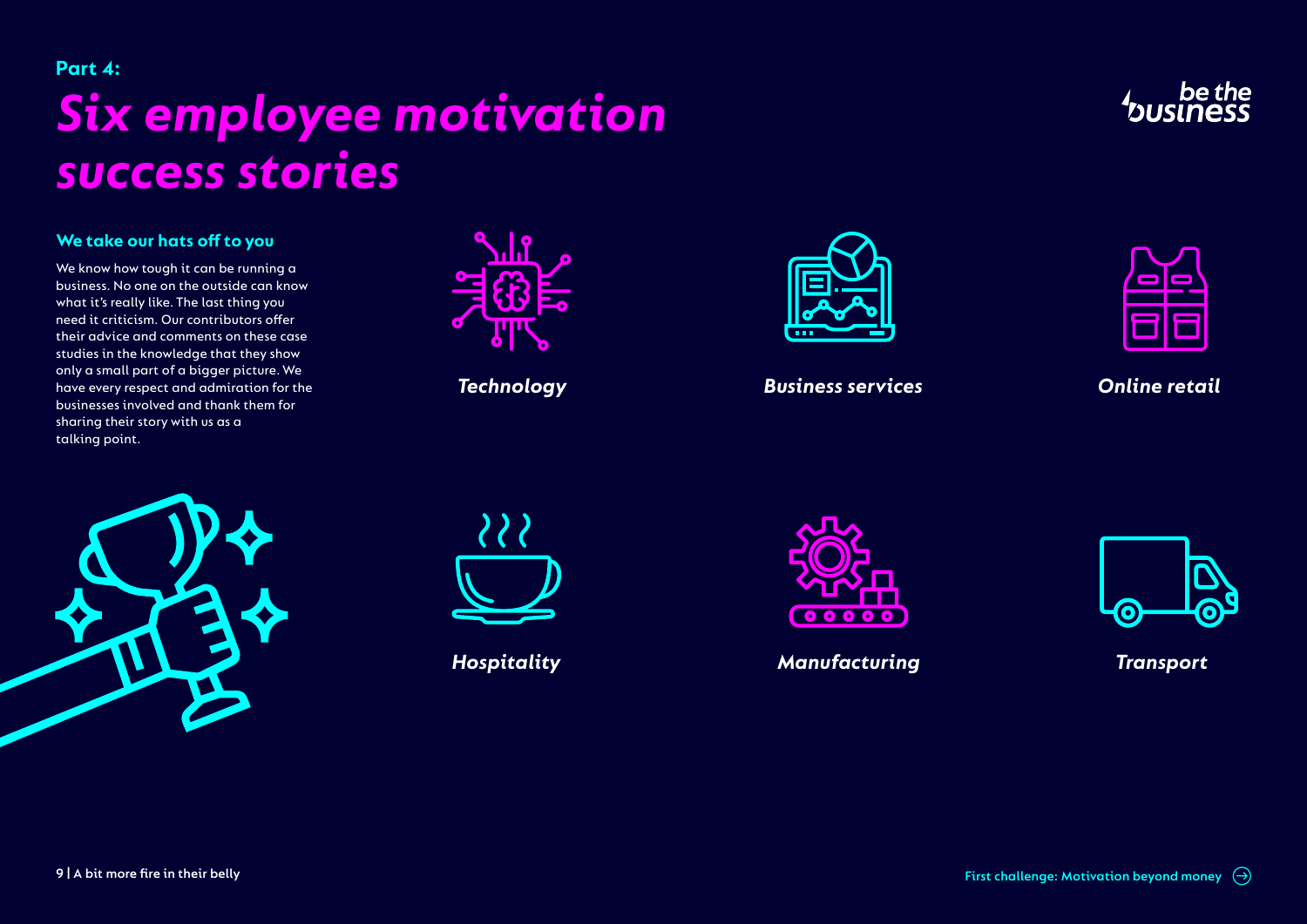## *Motivation beyond money* **Case study 1**



### **Sector**

### **Technology**

Develop software which runs AIpowered analysis over financial data to help businesses understand their cash flow and forecasting.

### **People**

83

### **Location**

**Brighton** 

### **Challenge**

Found it hard to retain employees as a young business in the technology market. With big competitors with larger budgets for salary and training, how do you attract and keep indemand skillsets in this sector?

### **Steps taken:**

- Started regular anonymous "pulse" survey to **1** gauge what employees felt were missing.
- Implement a structured professional development programme, for regular and consistent training. **2**
- Made mentorship/mentoring opportunities available to staff, both internal and external. **3**
- Held dedicated management training sessions. **4**
- Set up a schedule of regular one-to-ones so managers know how people want to develop and can support them with it. **5**

### **Results:**



### Doubled headcount

Achieved 46 per cent revenue growth

Visible development tracks within the organisation, both in terms of responsibility but also sideways into other areas of the business

### **James says... Evan says...**

What a great story. This business understands that learning and development are powerful motivators, particularly in the tech sector. This is The Expert motivator at play (from the nine motivator model).

It's important to foster a general learning culture as well as one for job-related skills. Expand professional development to personal development and that can be a strong motivator.

Bear in mind that people who are motivated by money are often also motivated by competition. They like to be the best at what they do. A lot of great sales people are like this; internal fame and kudos for winning is a reward in itself.

A 46 per cent revenue uptick is fantastic. I hope their profitability has also gone up; the key is to balance the cost of training and development. They do say revenue is vanity, profit is sanity, and cash flow is king!

I'm interested to know if the leaders in this firm are also developing themselves as leaders or managers. That would set a great example.

They've backed up a staff development programme with mentoring, management training and one-to-ones. This'll help them find hidden demotivators and on-the-job frustrations.  $\frac{1}{\pi}$ 

There are non-financial ways to give staff a higher standard of living. If you have one use a great location like Brighton to tie in some lifestyle benefits for people in the target demographic.

Flexible working is often seen as only attractive to employees with young families but it's universal. If you can make it work for your business opening hours and delivery promises, think about benefits like no fixed start/finish times, and sabbaticals.

Pulse surveys are great for testing the mood in a fast-moving workplace. I might add in the odd staff focus group too, for depth.

This business is probably pretty good at using internal comms and social media platforms for motivation. It's easy to see those tools as time-wasters but they can be important for morale.

**10 | A bit more fire in their belly**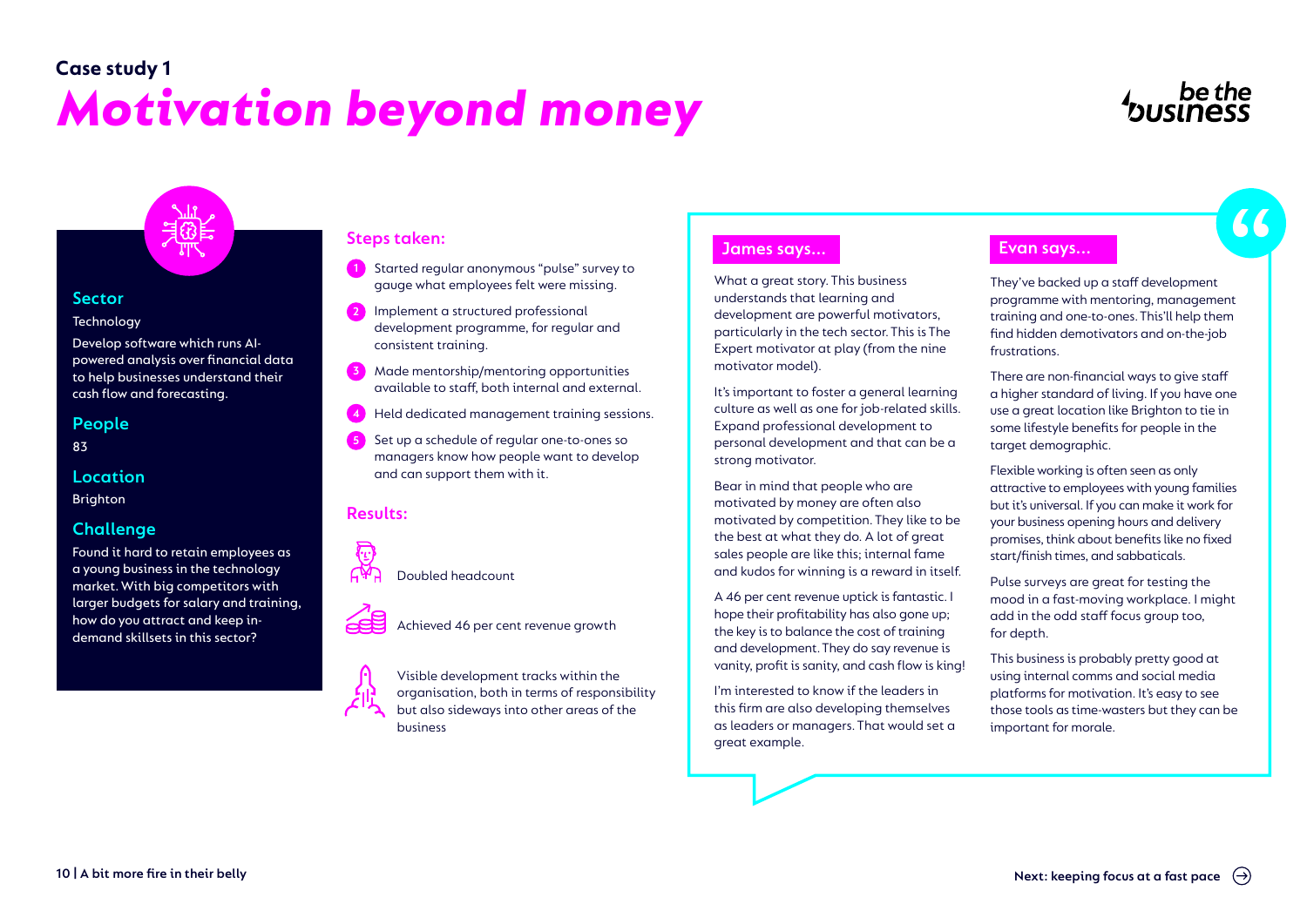## *Keeping focus at a fast pace*  **Case study 2**

### **Sector**

Business services

Create digital experiences, tools and products using human-centred design and development principles.

### **People**

51

### **Location**

Birmingham

### **Challenge**

Struggled to get staff to keep up with fast-paced projects, stay focused and to see them through. Instead employees immersed themselves in projects that tapped into either their passions or their comfort zone.

### **Steps taken:**

- **1** The company founder spoke informally to staff to better understand motivations.
- Established an ongoing process for incentives: budget and performance considerations, brainstorming ideas and communicating them with staff. **2**
- Started holding Friday drinks and movie nights to create an informal environment to share their ideas and needs. **3**
- Developed "learning breakfasts" as a peerto-peer platform for staff to present ideas, share something they've learned or celebrate achievements and failures. **4**
- Launched a range of reward schemes including weekends away, training sessions and yoga. **5**

### **Results:**





Project completion rate is up

Net Promoter Score (NPS) went from 19 to 42, in two years *42*

### **James says... Evan says...**

The first thing I notice is that it's the company founder who is driving the motivation efforts. This can be a good motivator in itself as it shows staff you really care.

Be transparent in your communications so new programmes are seen as beneficial for employees and the company. Don't be afraid to say you're trying to improve on a certain KPI (Key Performance Indicator).

This company has rightly recognised that personal motivators are constantly shifting. Rather than looking for one common staff incentive, they're offering a range. They also keep asking and keep reviewing it.

Those learning breakfasts are a great idea. Peer-to-peer motivation is important, especially in a creative industry like this one. It's an outlet for talents that might not be directly related to your job and for some people, to be seen as an expert in their workplace, is a strong motivator.

This sounds like a fun, informal environment where management are receptive to feedback. There's a nice range of informal and optional platforms that touch on social motivations or learning motivations. "

I'd be interested to see if they're framing this in a wider HR strategy. Even if it's light touch, people can see your goals and growth targets, know what attributes feed into that. Then you're sure that your incentives are meeting your business goals.

Next they could start recruiting for attitude then training for skills. This might give the workforce the right balance of delivery focus and creativity you need in a project-driven environment.

I love the peer-to-peer showcase idea. A culture of appreciation is good for staff and it reinforces behaviours that lead to success. A virtual circle. This is a great effort, particularly as these business owners must be putting in some long working days to service clients.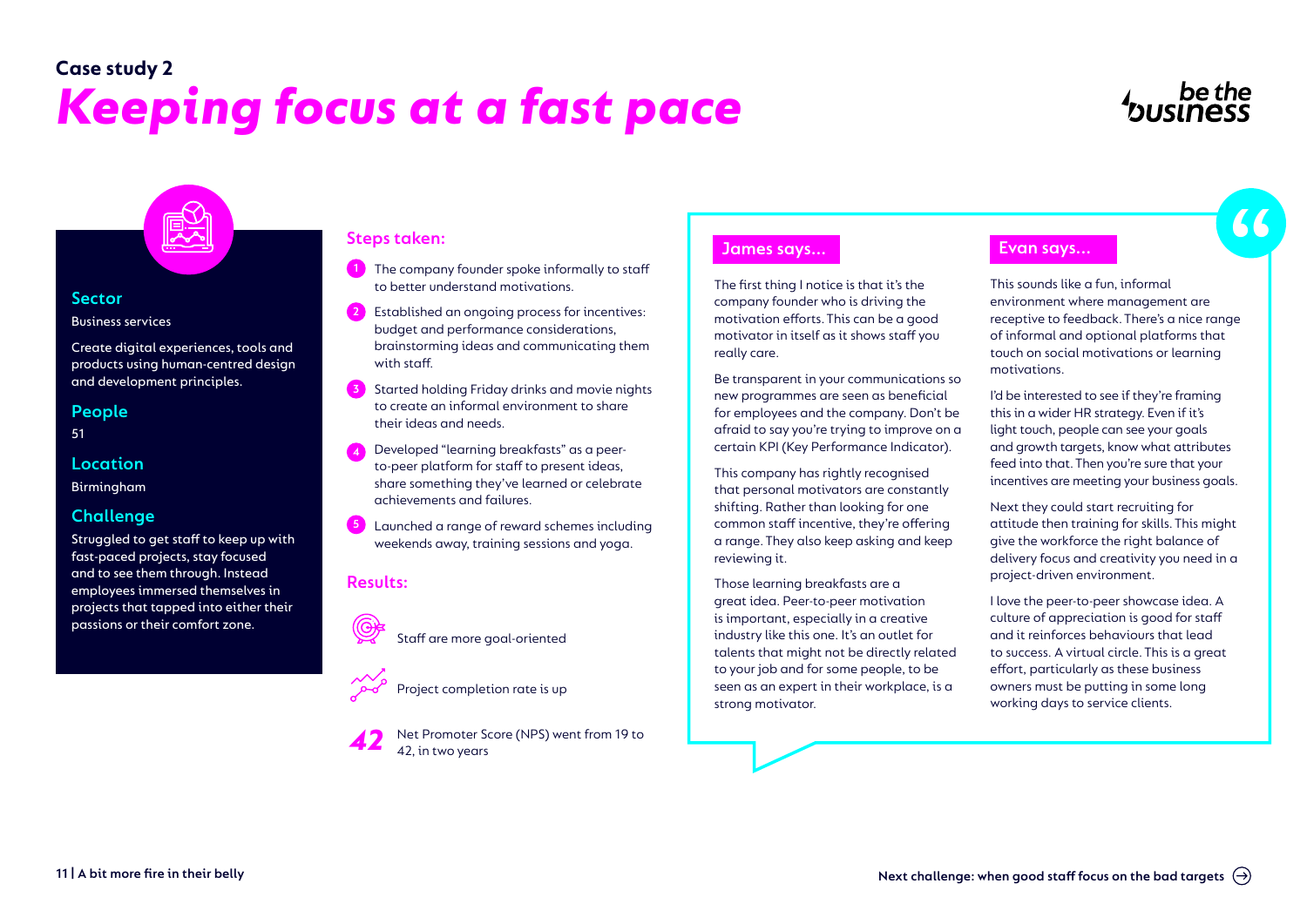## *Incentivising the right KPIs*  **Case study 3**

### **Sector**  Online retail

Sell protective safety clothing and equipment, focusing on quality, customer service and customer experience.

### **People**

12

### **Location**

Thornaby-on-Tees

### **Challenge**

After several early periods of low/zero profitability, staff started to worry about costs. This led to a well-meant workforce obsession with efficiency and a drop in customer service metrics.

- **1** The CEO renewed the customer-first focus, giving staff confidence that profitability would come if they maintained faith in long-term vision.
- In staff meetings she celebrated examples of staff going out of their way to meet customers' needs, showing how it could pay off in order value over the next year. **2**
- She empowered them to make decisions more quickly, regardless of perceived cost – and not to be afraid of making mistakes. **3**
- To reinforce the message that high customer satisfaction was inextricably linked to growth and sales, she introduced a profit-share scheme. **4**

### **Results:**





Sales increased 28 per cent in one year

### **James says... Evan says... Steps taken:**

This business leader has a good clear focus on her customer-first strategy. She may have dropped the ball a bit on communicating it to staff – probably due to the sheer pressure of work – but she knew how to reinvigorate them because she was so clear on the vision and values herself. Perfect.

She might want to think about ways of making that mission ever-present and fresh in the minds of staff, so the onus isn't only on her to reinforce it all the time. Making it explicit come bonus time is also crucial.

In online businesses staff aren't face-to-face with customers, so they can miss that sense that they're "making a difference". That makes it easy to slip into a numbers game. To avoid this, make good use of customer feedback and verbatims so staff can see they're really helping people.

Going through tough times in a business is double-hard for leaders because you can't share your worries with everyone else. You have to exude confidence because insecurity is a major demotivator and will damage performance, not galvanise it. This business has done well.

This is clearly a small, lean operation with a tight team. Internal visibility is probably high, and that allows behaviours to spread. So when there's profit-only focus it sweeps through. Be sure to keep reminding people that *how* they make a sale is just as important as the sale itself. 66

In retail and other transaction-led businesses, intrinsic motivation (when people find their roles rewarding) might not be that high. So it's good that this business owner has made it as easy as possible for people to do their jobs well – removing possible frustrations and empowering them to make decisions fast.

She's also offered a good source of extrinsic motivation – a profit share scheme. You need to be careful in a lean enterprise to get the remuneration mix right between good rates of pay and profit-share. You don't want people to be over-reliant on bonuses to get by as it can lead to inappropriate behaviours.

If you think financial stress is a problem for some staff, practical advice and support could be part of your motivation efforts.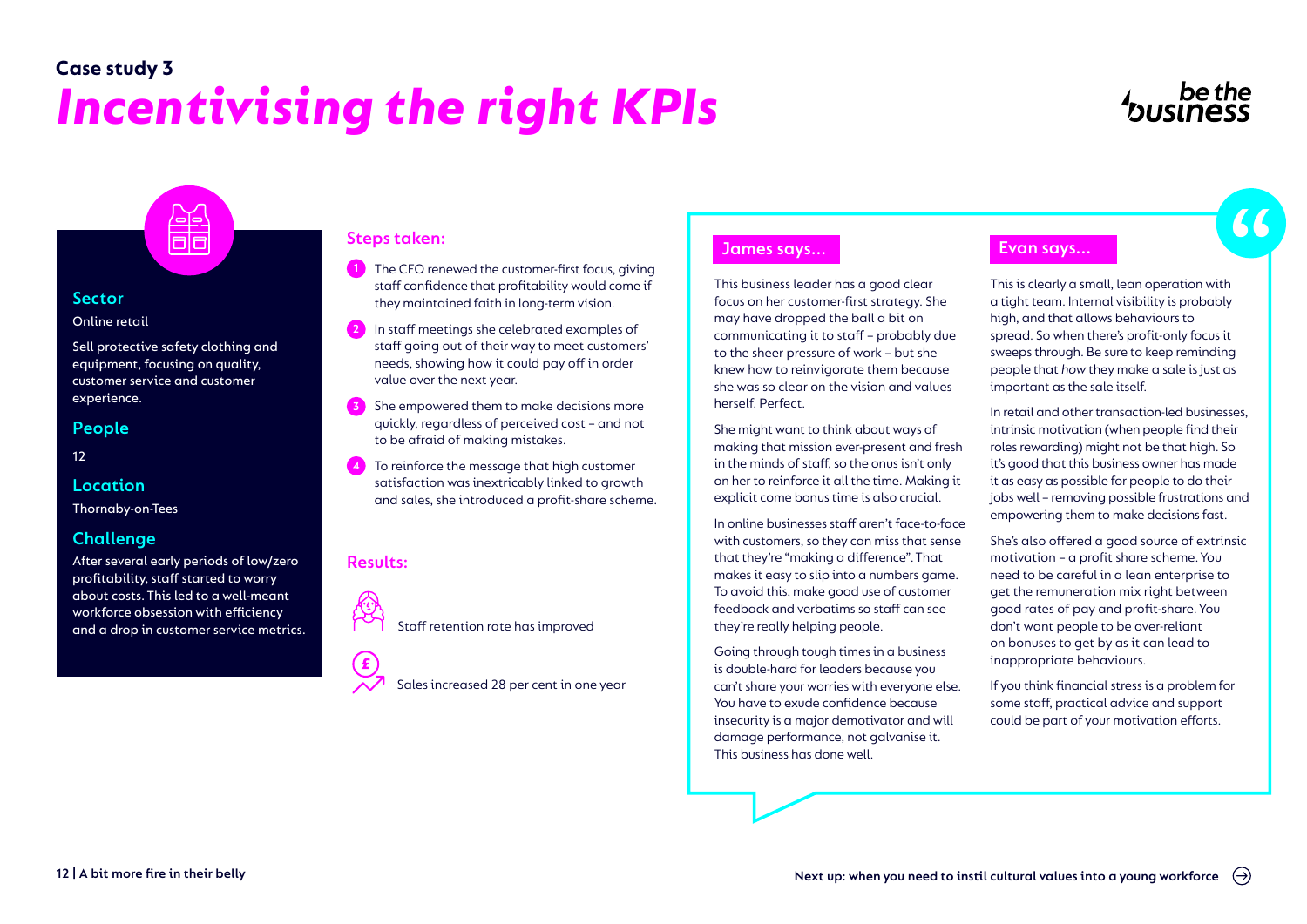# *Making the workplace fun* **Case study 4**



### **Sector**

Hospitality

Expanding chain of café-bars and restaurants serving coffee, food and cocktails to lively music.

 $333$ 

### **People**

245

### **Location**

London

### **Challenge**

In a hugely competitive market dominated by established high street names, they needed to recruit rapidly, building a place where people loved to work, not just another franchise. But how – with only a small management team and little resource?



Custom-built their approach to hiring and onboarding. They focused on hiring through their Instagram account. **2**

Focused on interior design and layout of their venues to make jobs as simple as possible, avoid minor process frustrations that can make life hard for busy baristas. **3**

Installed the same coffee and cocktail-making equipment in every location, making it easier for staff to move between sites.

### **Results:**

**4**



Now have 11 locations and plans for more franchises in airports



Developed an expanding retail arm selling coffee and accessories



Out of ten general managers, nine joined the company as a junior and worked their way up

### **James says... Evan says... Steps taken:**

It's good that this company are trying to build motivation "into their bones" rather than just gimmicks. Energy is another word for motivation and the hospitality trade understands this better than anyone. You need your staff to feel it and project it for you.

With a young workforce it's good to create a fun and playful environment, but remember that the initial positive effect will pass; people get used to ping-pong and pool tables very quickly as it becomes a hygiene factor. Hygiene factors can prevent employee dissatisfaction but cannot serve as a source of satisfaction or motivation.

When it comes to recreation ideas, take care not to alienate older demographics you might want to bring into your workforce in future.

They're using Instagram to recruit and that filters your applicants down to people who have an affinity with your brand. They can now profile their best motivated staff and recruit in an even more targeted way, based on that profile.

I'm really hopeful for motivation in this business! They're recruiting for fit and training for skills and they've thought about what value they're offering people. <sup>"</sup>

They should keep using social media to onboard and connect their employees to each other as a community.

They've looked at job simplification in terms of motivation which is refreshing. Processes are often only looked at through an efficiency lens but here they're doing it to take away daily frustrations that can get workers down.

They're giving people variety by making it possible to work at different branches. Internal mobility is great for motivation if you can offer it.

Geographical expansion will make it harder to maintain a fun "family" feel. A strong layer of branch managers is going to be crucial for motivation.

In sectors like hospitality and retail, where staff are often earning the minimum wage, making work a happy and fun place is really important.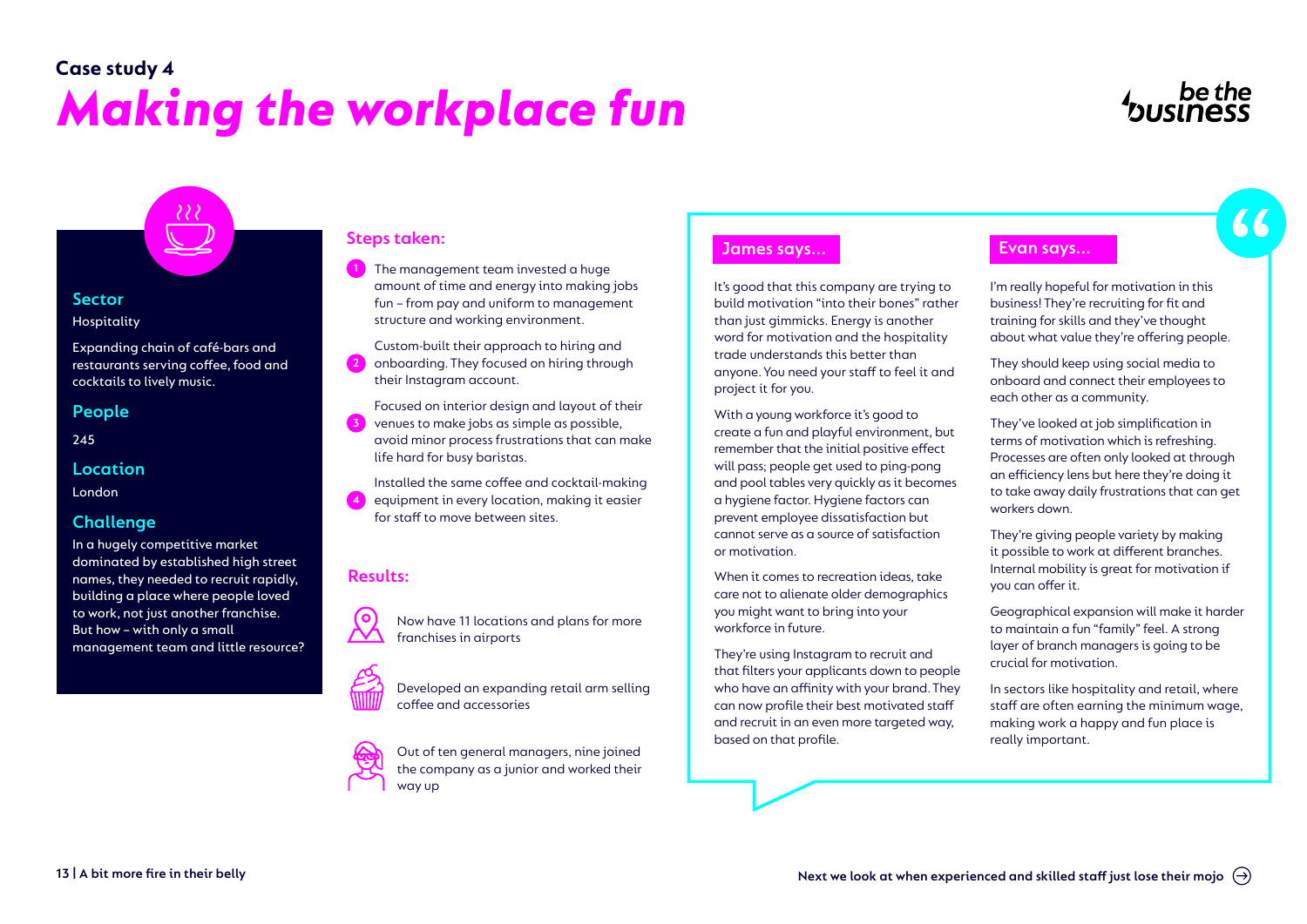## *Fighting stagnation over multiple sites* **Case study 5**

### **Sector**

Manufacturing

Design, manufacture and install conveyor systems for large manufacturing, logistics, food, drinks firms.

 $\overline{\bullet}$   $\overline{\bullet}$   $\overline{\bullet}$   $\overline{\bullet}$   $\overline{\bullet}$   $\overline{\bullet}$ 

### **People**

90

### **Location**

Midlands

### **Challenge**

Many employees had been with the company for more than a decade and the management team detected signs of stagnation. With staff split across several warehouses and offices it was difficult to monitor morale or motivation. How to reinvigorate a skilled workforce?

### **Steps taken:**

- **1** The CEO decided to bring forward their venture into a new product area: automated solutions. Not only would this new division meet the rising demand for automation he'd spotted in the marketplace, he hoped it would also galvanise and stimulate his workforce, the opportunity to upskill in a new area.
- They provided additional training to team members on electrical engineering, robotics, vision systems and new tooling processes. **2**
- To support the new division, they brought in fresh industry talent to inspire existing members of staff, help them think differently and open up new avenues of thought. **3**

Significant growth – despite a highly

### **Results:**



23 new members of staff in the last year

competitive marketplace

### **James says... Evan says...**

Again this strategy is CEO-led, which is often good. This leader has made a big, brave strategic decision. I hope he had some support through that as he's the one who has to hand-hold his team through it. If he's encountered some cynicism that's going to make his job even tougher.

It sounds like these are highly skilled staff in a specialist part of the industry. I'm not sure they're at huge risk of leaving, they've just lost their mojo. The "fresh talent" he's brought in on the robotics side is a way to bring in energy. His heart is in the right place, but it could just as easily demotivate further, not inspire them.

I'd like to see this leader well-supported by his key managers – that might mean career coaching or leadership skills for them. This would allow them to have a say in their next step, assess their achievements and become aware of any problems or patterns they've fallen into.

This has been an opportunity to get longstanding staff to recommit to another productive ten or twenty years.

I feel that this CEO is in tune with his staff and cares a lot. It also feels like he has earned strong loyalty from them. Introducing a new product area and upskilling the workforce can be a good way to address the reasons behind the stagnation he noticed. <sup>"</sup>

Pay and bonuses are not mentioned here – I wonder if salaries have been benchmarked so skills and competencies are being adequately rewarded?

For younger people, committing to a specialist sector, like conveyor belt manufacturing, can feel risky – like you might get stuck. Adding a new, exciting department like robotics could help with that.

Combining existing and new staff in a highgrowth situation can be a difficult thing to manage. Growth looks fantastic so far.

For long-term recruitment this firm could look at apprenticeship schemes, to grow an organic talent pipeline as well as relying on external hires.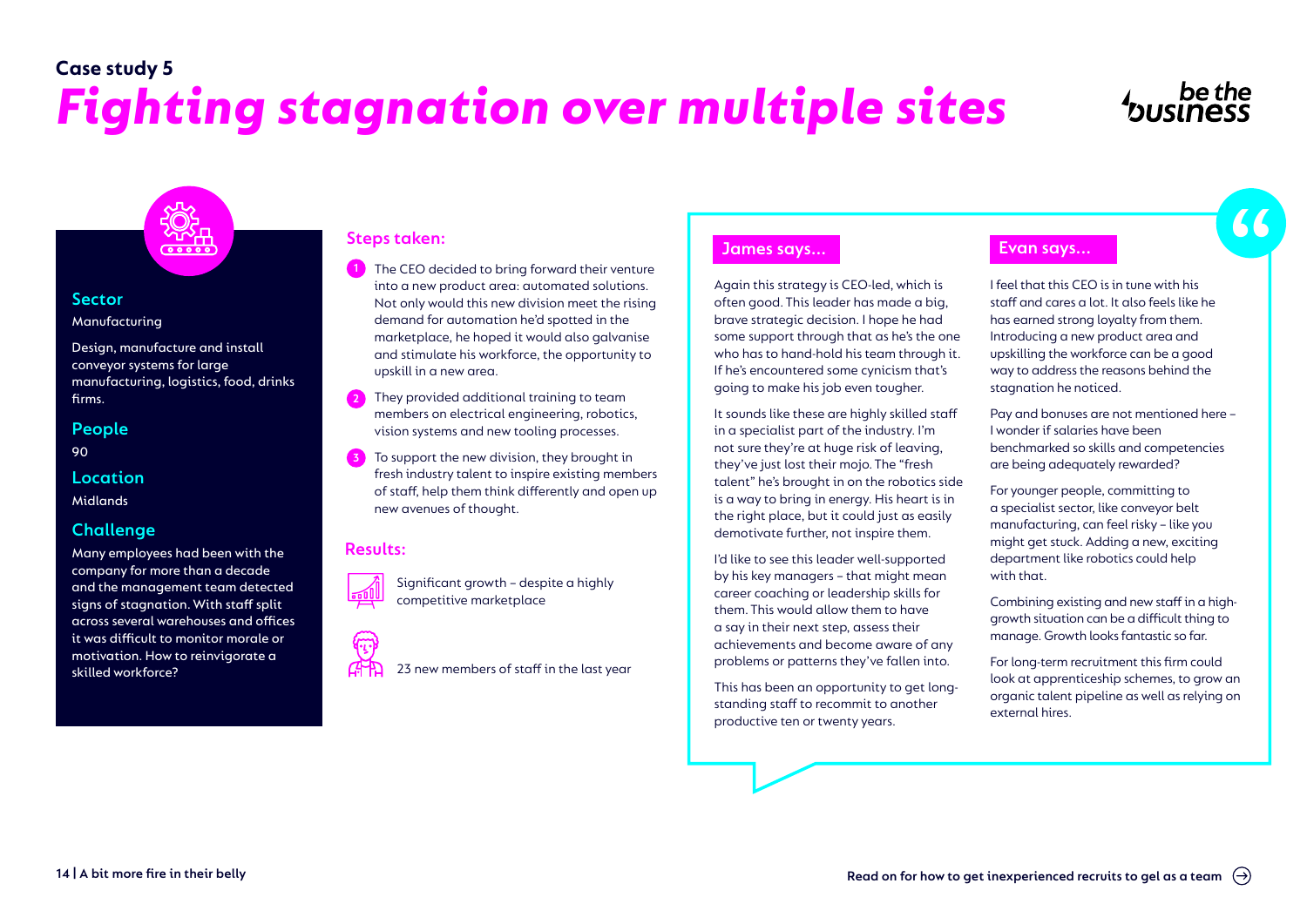# *Improving team work* **Case study 6**



### **Sector**

### **Transport**

Haulage, distribution and logistics services. Stated USPs are advanced IT, motivated staff and high service levels.

### **People**

41

### **Location**

Dumfries

### **Challenge**

Experienced haulage staff in the logistics sector are hard to find so they have to hire young staff and develop them from within. How do you get a new young workforce to acquire skills, care about the business and bond as a team?

- The company's MD set up an annual scheme that sees eight employees take part in an intensive two-week training programme. It includes team-based assault courses, marathons and go-kart racing. **1**
- 2 The programme includes business insight sessions: how the business works, how they find customers, how prices are devised.
- In mentoring-type sessions the senior staff share career learnings with younger staff, covering careers, good decisions, mistakes, etc. **3**
- Participation isn't automatic; employees have to go through an interview process as well as psychometric tests. **4**

### **Results:**







Many of the people who have been through the course have progressed to managerial positions

Retention is up – only two departures in five years

### **James says... Evan says... Steps taken:**

This sounds like an intensive annual effort which must take a lot of time to organise. I wonder how long the benefits last once everyone gets back to the office. I'd want all that effort to pay off for the CEO.

There are diversity and inclusion issues here; not all 48 people are going to enjoy this as a motivation driver. For some it may have the opposite effect.

Overall it feels a bit like a blunt hammer to fix something quite nuanced. They might have people motivated by The Spirit, The Creator or The Friend – this won't motivate them all.

Their results say this has encouraged people into management positions, but has it created any leaders or thinkers? It depends how the boss sees his succession strategy panning out, this might be exactly what he's working towards.

I'd like them to look outside the logistics sector to get fresh inspiration from fastmoving industries, like retail, on how they onboard new teams and get them up to speed quickly.

It can be really hard when your business feels like your family and your friends all rolled into one, but a bit of unconscious bias and discrimination is creeping into this choice of programme. "

It's annual, top-driven, physically challenging and non-inclusive. I'd suggest this leader validates his thinking with an anonymous survey. It might be that he can easily put some other motivational options in front of people.

It's probably a male-dominated sector but that doesn't mean one-size-fits-all.

It might also be slightly over-engineered for such a small organisation, where employees have to go through an interview process and psychometric testing in order to be selected. This could be demotivating for some. Plus it must require a lot of effort on the part of management.

It generates money for charity but that might not be an important motivator for everyone.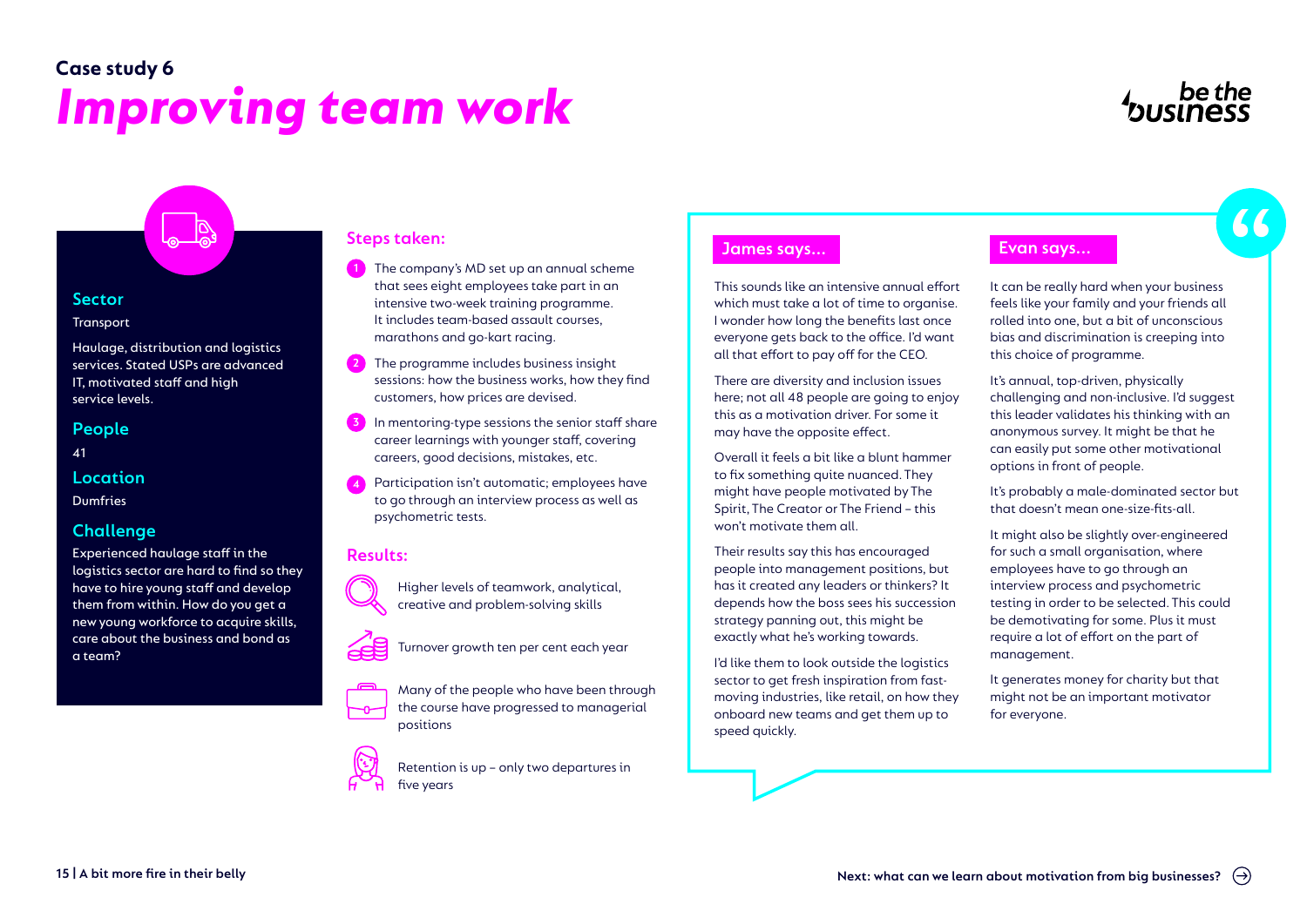# *Employee motivation at Anglian Water*



**Anglian Water factfile Anglian Water recently came top in Glassdoor's Best Place to Work list. It's encouraging that a home-grown regional utility company has not only knocked Google off the top spot, but also ranked higher than mega-employers like SAP and Salesforce.** 

**We interviewed Jane Davies, head of business partnerships & recruitment, to find out how they did it.**

 $\overline{\mathbf{K}}$ 

Our Glassdoor success is about commitment, care and communication



**Sector** Utilities (water supply and recycling)

**HQ** Huntingdon, Cambridgeshire

 $\bigcirc$ 



**Customers** 6 million

্য<br>ক্রম **Employees**  5,000

*12%*

**Staff churn** 12% (compared to UK average of 15% and contact centre average 26%)

<span id="page-15-0"></span>**Part 5:**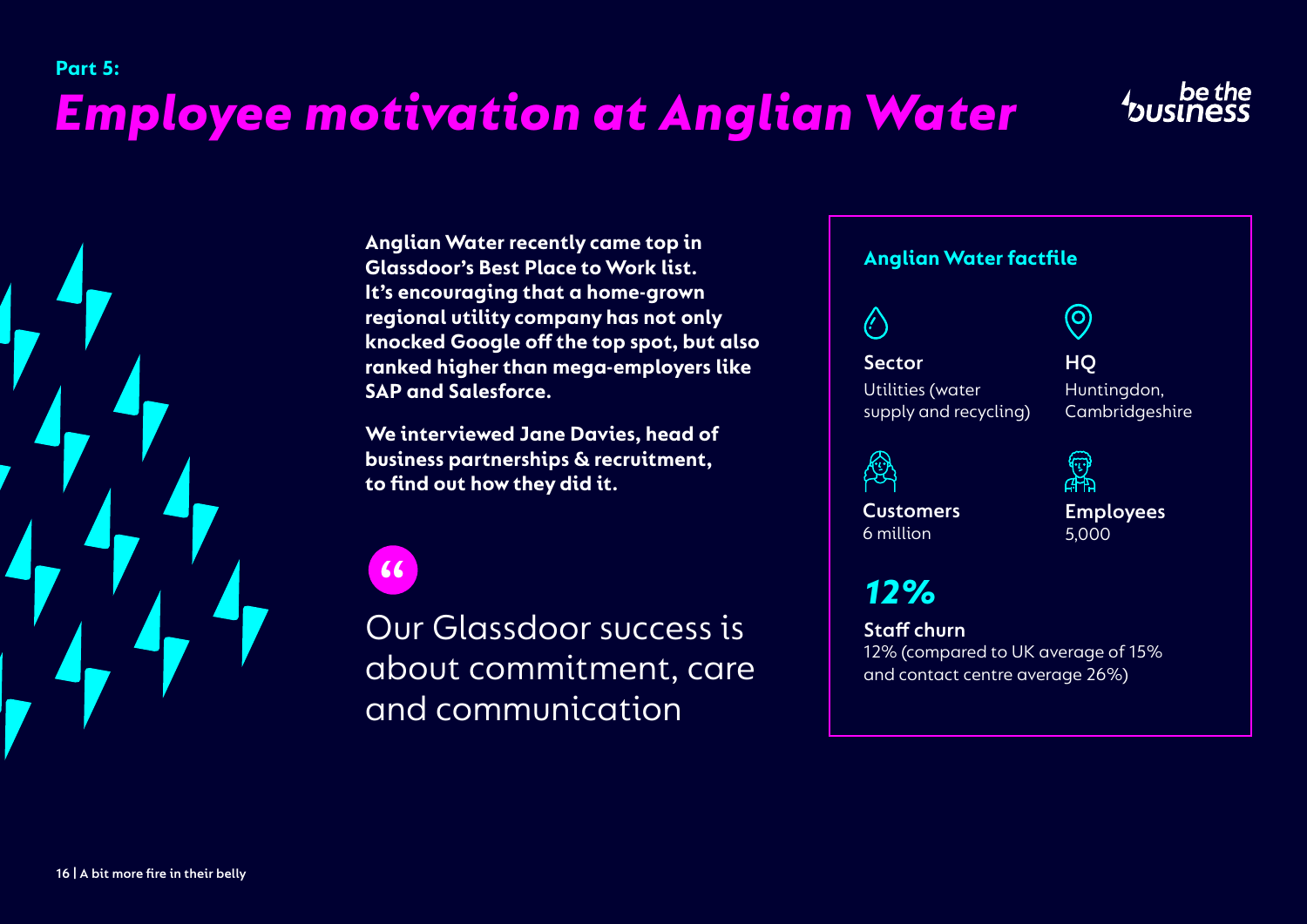# "

# It's more of an emotional investment. You just need to show you care about people.



### **Why do you think employees rate Anglian Water so highly?**

If I had to choose the main reasons, I'd say it's sincerity and leadership. Our CEO (Peter Simpson, who incidentally, has topped the Glassdoor CEO chart for the last two years) truly cares about our people and it shows through everything he says and does. Like many of our senior managers, he started with the company as a graduate 20-odd years ago and has developed his whole career here.

### **What do you think leaders in smaller businesses can learn from this?**

I think a lot of leaders in smaller businesses already have sincerity nailed. They're often very close to their staff. So I think the point for smaller businesses is an encouraging one: the most beneficial thing we've done for motivation isn't a formal programme or a financial investment. It's more of an emotional investment. You just need to show you care about people.

### **What other factors would you say are helping motivate your workforce?**

An important element these days, is that, motivation comes from knowing you're making a difference, either in your company, in your community or in the world. In big organisations it can be quite hard for people to feel connected to something bigger. But as a water company we have a strong sustainability ethic, particularly in our very dry region of the UK. And because we are devoted to preserving a precious environmental resource our employees feel the work they're doing really matters.

### **What programmes have you put in place to increase motivation?**

All our formal motivation and benefit programmes are designed to meet employee needs and serve a specific business benefit too. In particular we've really broadened out our approach to traditional "health and safety" to include a focus on mental health and safety – happiness and wellbeing.

One of our commercial aims is to reduce stress-related absence so we carefully looked into the reasons behind stress-related sickness. We weren't expecting this, but we found that financial stress was a significant factor: people in debt and reliant on high-interest payday loans. Like mental health in general, this is a problem that's quite stigmatised and difficult to uncover.

### **How did you go about supporting employees under financial stress?**

We piloted a subsidised workplace loan scheme which offered people fair rates and salary deduction repayments. The uptake has been astonishing. I think we've tapped into a genuine source of stress that you might not include in the usual range of employee benefits. We've tried to make all our benefits and programmes just as meaningful. Our private healthcare includes physiotherapy, and we provide a virtual GP service. We all know how difficult and disruptive it is to get an appointment with your doctor, so this makes it much easier for people to get the care they need. Again it's win-win.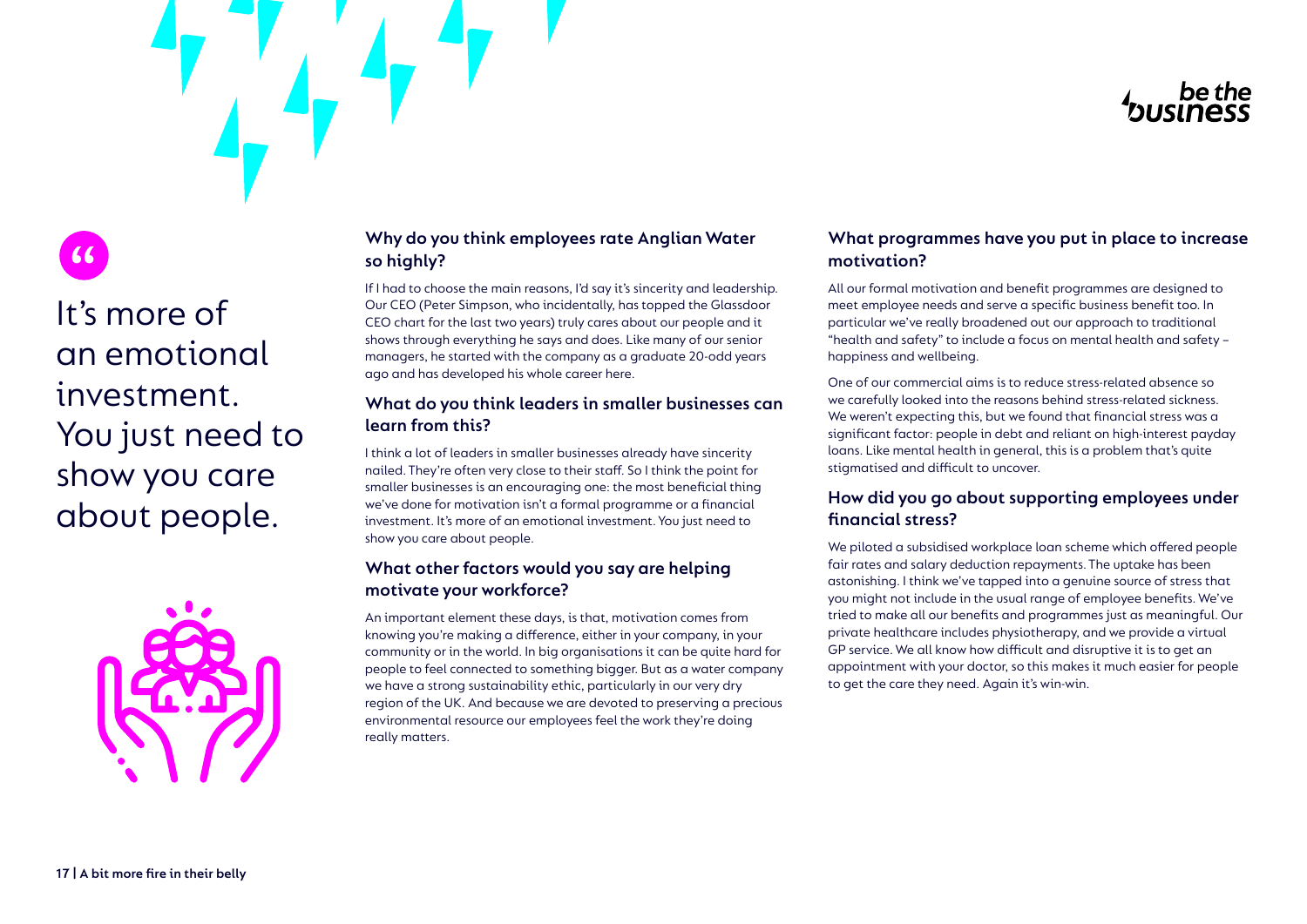# "

All business owners will know that there are no magic bullets or quick fixes here.



### **Do you think financial or non-financial rewards are the biggest motivator?**

You have to get salaries right. Our salaries are average for the utilities sector. They go up every year without fail and we offer a performancerelated bonus. We also invest a lot in professional development. It's perhaps not easy for a smaller firm to emulate, but we encourage employees to take secondments in other parts of the organisation. It allows them to try something new and broaden their experience with the security of still having their job there when they come back.

This mobility gives people a sense of development and progress without them having to look elsewhere. Apart from retention and personal fulfilment, the benefit for the business is that people often return to their original roles with fresh energy and ideas. It could also come from something as simple as job-shadowing or job-swapping.

### **How do you measure employee motivation at Anglian Water?**

You can calculate the cost of re-hiring and training quite easily so staff turnover would be easy to quantify. We don't actually have retention as a KPI because it's not a problem for us. We tend to focus on absence levels and aim to support people on the root causes of that. But with absenteeism-related KPIs you have to understand the whole story behind the numbers; people who are poorly but come to work anyway are not performing to the best of their ability so it's no good for anyone.

### **How would you describe the culture at Anglian Water – what are your values?**

"Always exploring" is one of our values. We follow this through in all aspects from water conservation and technology to secondments and employee motivation. It's quite a humble value as it means we never presume we've got the answer, there's always another way, a better way. It means that we have to keep thinking up new ideas for motivating employees. After all, people are always changing, so the way we look after them should also change. Again this humility and curiosity comes from our CEO. He doesn't even like us talking about him being top of the CEO list – he always changes the subject and shines the light on the team instead!

### **What would you say to SME businesses looking to put a bit of fire in the belly of their staff?**

All business owners will know that there are no magic bullets or quick fixes here. It's tempting to do the easy things but those won't give you long-term results. They say that for every £1 you spend on wellness; you'll eventually see £8 in return. This isn't maths we actually do, but I'm pretty sure you'll see these kinds of results if you're in it for the long term. Ultimately though our Glassdoor success is about commitment, care and communication.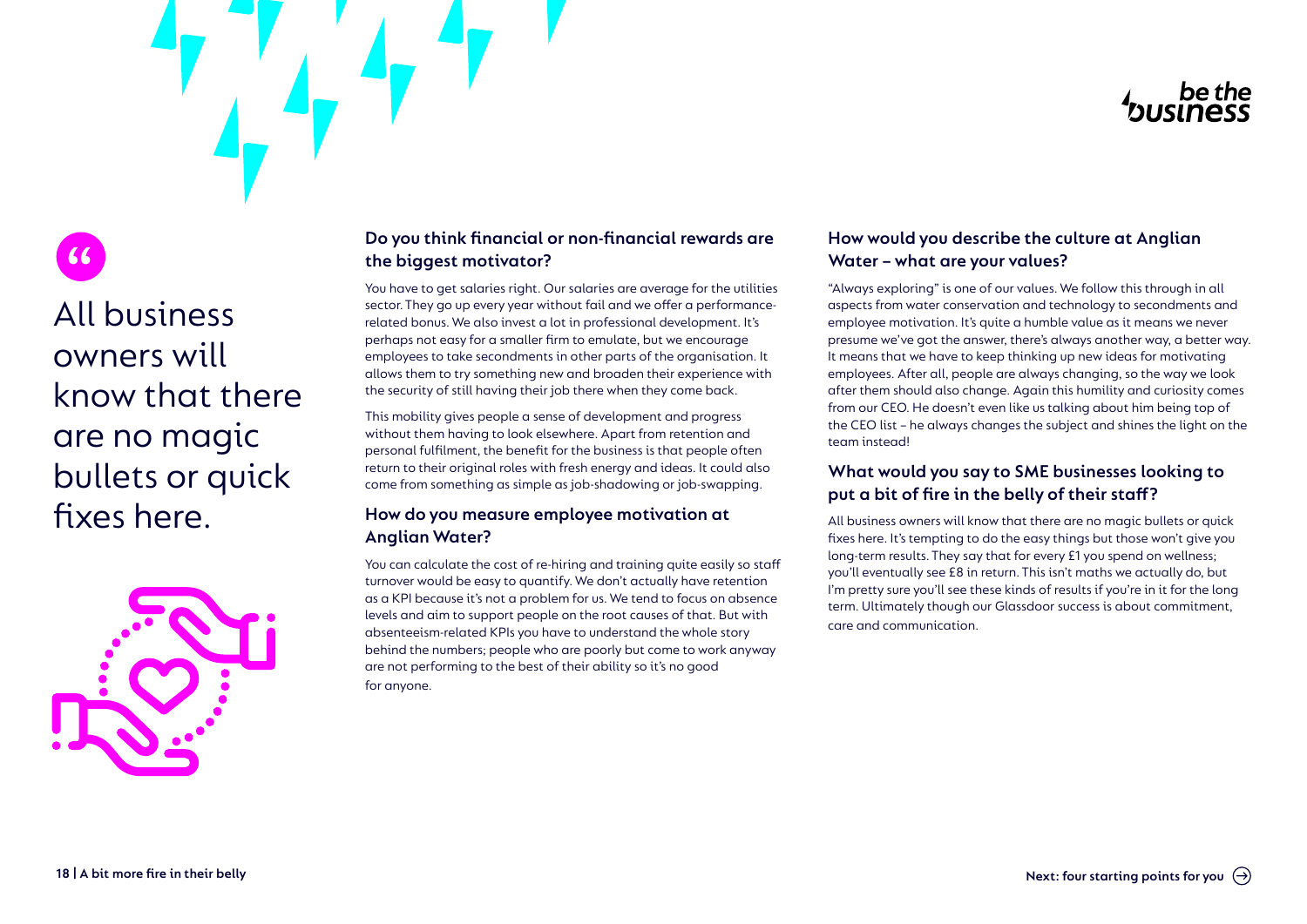# <span id="page-18-0"></span>*So what now?* **Part 6:**



### **Change doesn't need to be epic and sweeping, because that's disruptive. Aim for small touches and simple steps.**

So in that spirit, here are four starting points for nudging motivation, performance and profit.



### **1 Ask yourself if you can make time for this**

We've seen how the CEO of Anglian Water shows 5,000 staff he really cares. But as a SME leader, you're juggling your HR, marketing, finance and operations hats all at once. So your first step here might be delegation. Can you get enough support from someone in your team to free you up for a few hours? This would be enough to take a step forward (however small) on a new staff motivation push.

→ Try to free up 2 hours in your diary this week to focus on *employee motivation*

### **2 Ask yourself if you want to make time for this**

You want to invest in motivation but it doesn't mean you're the one that has to do all the legwork. You might not even be a people person; not all great business leaders have to be. Or if business has been tough recently, you might feel like you're running short on care for now. If this is true for you, your first step might be to bring in a more people-oriented person to drive motivation efforts for you. A member of your team who would enjoy the responsibility.

 *Talk to your team about who might be good at driving forward motivation efforts*

### **3 You don't have to do this alone**

Most of the successful motivation schemes we've seen in this guide involve employees right from the beginning. By co-creating your motivation strategy you'll get more buy-in and you'll have less to do. Besides, businesses that implement schemes from on high struggle to make them work because employees don't engage or the scheme doesn't meet their needs.

 *Create a mini-taskforce to gather input from employees and come up with a range of ideas* 

### **4 Trust your instincts**

We've seen that motivation is not an exact science so don't overthink it; start with a decent hunch. Choose one thing you think might work. Something to instil drive in a demotivated employee who's dragging down morale? Something to perk up a flagging sales team? Something that rewards performance against your most important KPI? It's not set in stone either; motivations change with age, events and life experience. So if something's not working, try something else.

 *Choose one thing you think might boost motivation, try it out and review it in a couple of months*

# <sup>""</sup>

If you don't get fire in the belly of your employees, just a spark will do for now.